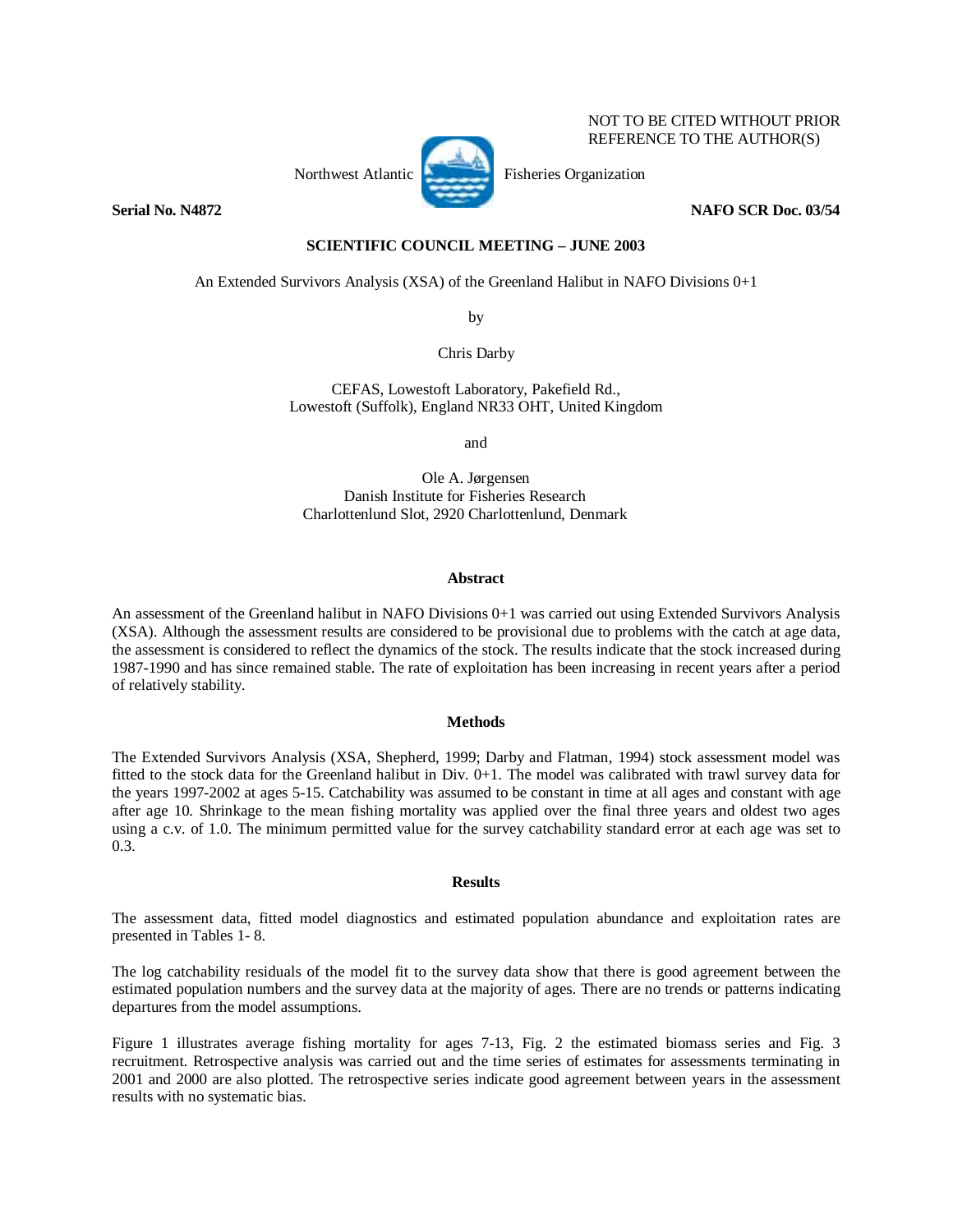Fishing mortality is estimated to have increased in proportion to the levels of catches. Spawning stock and total biomass are estimated to have increased throughout the period for which assessment data is available.

### **Discussion**

There are concerns with regard to the availability of the length distributions and the frequent inconsistencies between years and between SA1 and SA0 in the age-length-keys used to derive the catch-at-age data for this stock. Therefore the assessment results are considered to be representative of the overall trends in the stock and exploitation dynamics.

#### **References**

- Darby, C.D. and Flatman, S. 1994. Virtual Population Analysis: version 3.1 (Windows/DOS) user guide. MAFF Information Technology Series No 1. Directorate of Fisheries Research, Lowestoft
- Shepherd, J. G. 1999. Extended survivors analysis: An improved method for the analysis of catch-at-age data and abundance indices ICES Journal of Marine Science Vol. 56, No. 5, October 1999 pp. 584-591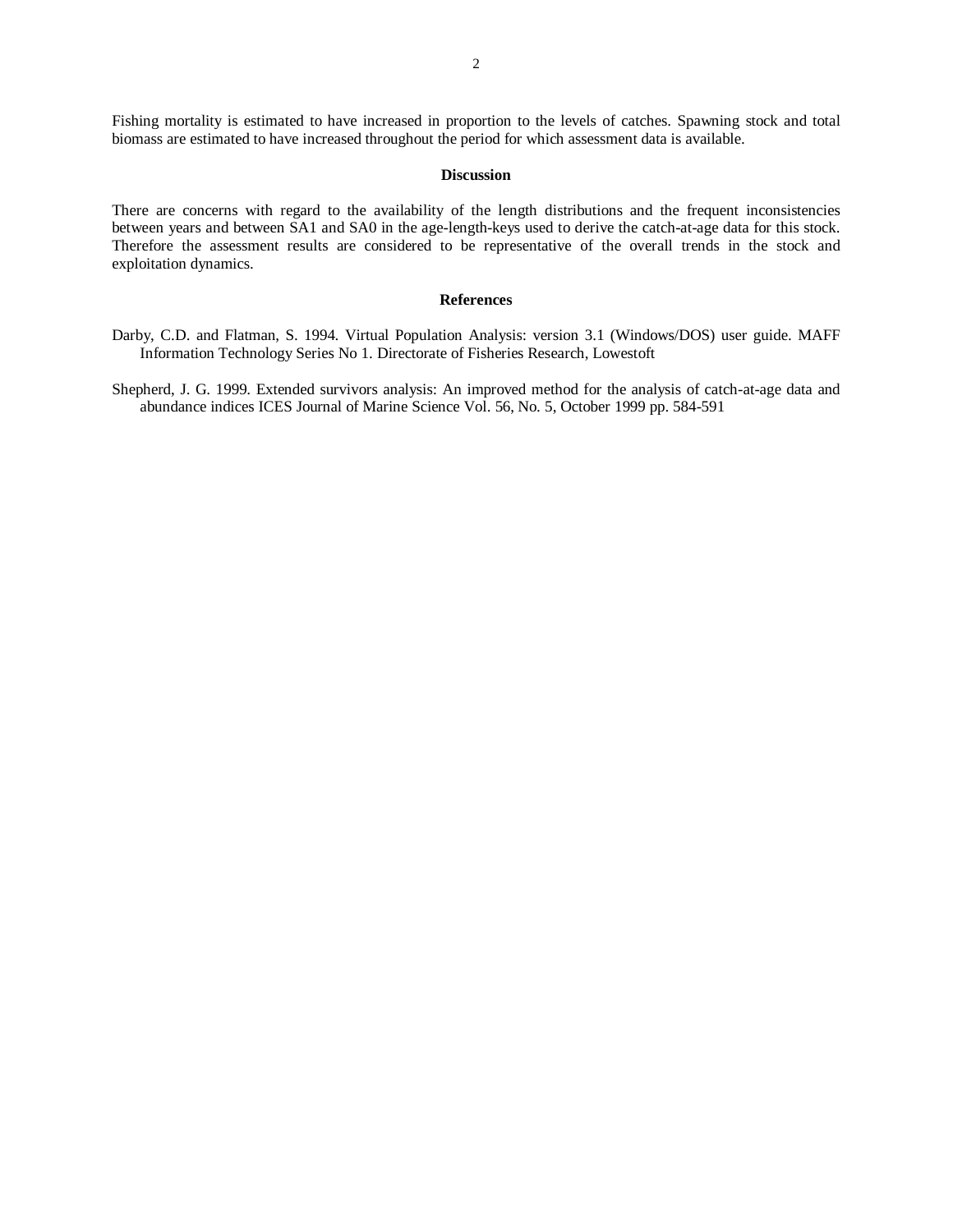Table 1. The proportion of fishing and natural mortality prior to spawning and the maturity at age ogive used in the assessment of Greenland halibut in NAFO Div. 0 and 1.

| Proportion of F before spawning |           | 0.0       |      |           |           |            |            |            |            |            |            |               |
|---------------------------------|-----------|-----------|------|-----------|-----------|------------|------------|------------|------------|------------|------------|---------------|
| Proportion of M before spawning |           | 0.0       |      |           |           |            |            |            |            |            |            |               |
| Natural mortality               | 0.2       |           |      |           |           |            |            |            |            |            |            |               |
| Proportion mature at age        | 5<br>0.00 | 6<br>0.00 | 0.00 | 8<br>0.00 | 9<br>0.00 | 10<br>1.00 | 11<br>1.00 | 12<br>1.00 | 13<br>1.00 | 14<br>1.00 | 15<br>1.00 | $+gp$<br>1.00 |

Table 2. The catch per unit effort at age data, for the years 1997 – 2002, used in the asessment of Greenland halibut in NAFO Div. 0 and 1.

| Survey |                   |                   |          |         |         |         |          |        |        |        |        |        |
|--------|-------------------|-------------------|----------|---------|---------|---------|----------|--------|--------|--------|--------|--------|
| 1997   | 2002              |                   |          |         |         |         |          |        |        |        |        |        |
|        |                   | 0.5               | 0.6      |         |         |         |          |        |        |        |        |        |
| 5      | 16                |                   |          |         |         |         |          |        |        |        |        |        |
|        |                   | 9961295 15370847  | 13558728 | 5436358 | 1200931 | 948950  | 584382.0 | 466433 | 187646 | 96503  | 262704 | 187646 |
|        | 14760362          | 19057854          | 14083592 | 5766084 | 1515966 | 1211419 | 764751.0 | 527881 | 351921 | 155657 | 236870 | 115051 |
|        | 11291344          | 15893794          | 19759852 | 4786548 | 859124  | 920490  | 613660.0 | 675026 | 429562 | 429562 | 184098 | 61366  |
|        | 15090231          | 16838191          | 14711646 | 5026106 | 3214208 | 1040152 | 717770.0 | 350292 | 318336 | 122157 | 230208 | 128241 |
|        |                   | 20601616 26595603 | 17922784 | 4674899 | 2550178 | 780082  | 705656.0 | 369836 | 345397 | 195607 | 225277 | 91540  |
|        | 11779876 26697300 |                   | 18561065 | 6201987 | 1857799 | 1340261 | 905723.0 | 166242 | 257412 | 143024 | 263139 | 178780 |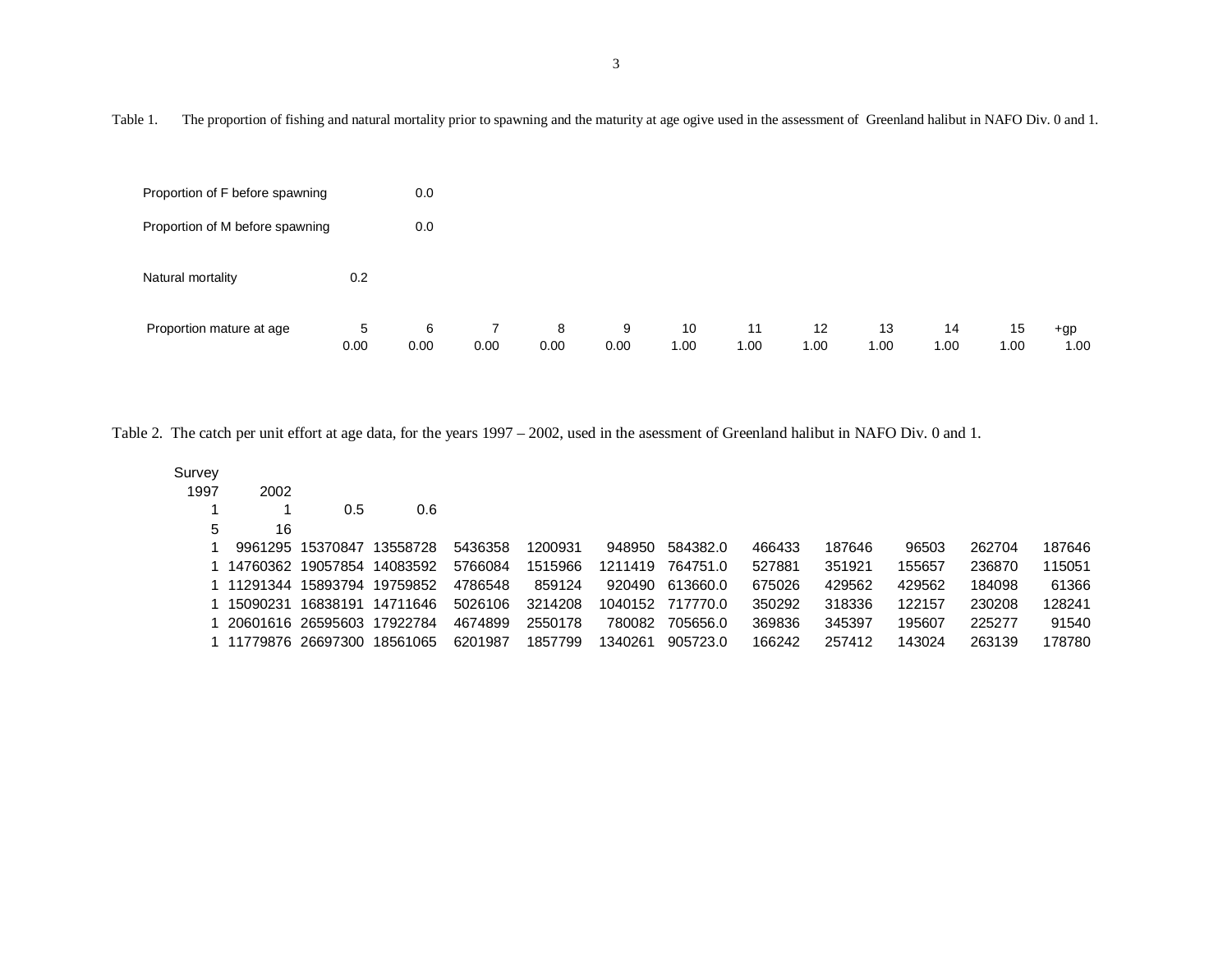4

Tables 3 and 4. The catch numbers, catch and stock weights at age used in the assessment of Greenland halibut in NAAFO Div. 0 and 1.

| Catch numbers at age                               |                | (thousands)  |                |                |        |        |        |        |        |        |        |                |        |                |        |        |
|----------------------------------------------------|----------------|--------------|----------------|----------------|--------|--------|--------|--------|--------|--------|--------|----------------|--------|----------------|--------|--------|
| <b>YEAR</b>                                        | 1987           | 1988         | 1989           | 1990           | 1991   | 1992   | 1993   | 1994   | 1995   | 1996   | 1997   | 1998           | 1999   | 2000           | 2001   | 2002   |
| AGE                                                |                |              |                |                |        |        |        |        |        |        |        |                |        |                |        |        |
| 5                                                  | $\overline{c}$ | $\mathbf{1}$ | $\overline{1}$ | $\overline{4}$ | 20     | 53     | 241    | 254    | 152    | 151    | 41     | 71             | 262    | 415            | 69     | 570    |
| 6                                                  | 31             | 29           | 36             | 87             | 318    | 678    | 651    | 862    | 552    | 530    | 311    | 372            | 1092   | 1106           | 987    | 1975   |
| $\overline{7}$                                     | 182            | 190          | 244            | 592            | 1742   | 2967   | 2242   | 2472   | 1628   | 1818   | 1556   | 677            | 1759   | 1677           | 3212   | 4252   |
| 8                                                  | 296            | 354          | 409            | 1711           | 2679   | 4311   | 2356   | 1692   | 940    | 1575   | 2110   | 1187           | 1174   | 1144           | 1802   | 1791   |
| 9                                                  | 193            | 245          | 212            | 1356           | 1418   | 2604   | 1048   | 954    | 558    | 660    | 1042   | 900            | 672    | 772            | 1154   | 617    |
| 10                                                 | 77             | 115          | 75             | 711            | 533    | 951    | 590    | 294    | 259    | 306    | 438    | 572            | 375    | 501            | 776    | 476    |
| 11                                                 | 40             | 80           | 47             | 359            | 221    | 398    | 224    | 183    | 228    | 160    | 232    | 422            | 234    | 443            | 503    | 347    |
| 12                                                 | 18             | 61           | 48             | 195            | 144    | 231    | 130    | 160    | 188    | 127    | 118    | 205            | 184    | 291            | 273    | 149    |
| 13                                                 | 10             | 58           | 44             | 189            | 108    | 158    | 72     | 125    | 104    | 64     | 96     | 153            | 172    | 178            | 101    | 209    |
| 14                                                 | 9              | 46           | 42             | 115            | 60     | 85     | 59     | 58     | 80     | 57     | 21     | 98             | 95     | 68             | 50     | 75     |
| 15                                                 | 6              | 35           | 26             | 67             | 36     | 45     | 37     | 55     | 85     | 39     | 13     | 19             | 61     | 75             | 21     | 168    |
| $+qp$                                              | 9              | 20           | 13             | 20             | 8      | 24     | 32     | 51     | 69     | 71     | 12     | $\overline{4}$ | 62     | 27             | 18     | 146    |
| <b>TOTALNUM</b>                                    | 873            | 1234         | 1197           | 5406           | 7287   | 12505  | 7682   | 7160   | 4843   | 5558   | 5990   | 4680           | 6142   | 6697           | 8966   | 10775  |
| <b>TONSLAND</b>                                    | 1295           | 2605         | 2207           | 10540          | 10982  | 18070  | 11423  | 10144  | 8270   | 8982   | 9101   | 8693           | 9691   | 10689          | 13184  | 15136  |
| SOPCOF %                                           | 101            | 100          | 101            | 104            | 103    | 100    | 99     | 101    | 100    | 100    | 100    | 100            | 100    | 100            | 100    | 100    |
|                                                    |                |              |                |                |        |        |        |        |        |        |        |                |        |                |        |        |
| Catch and stock weights at age (kg)<br><b>YEAR</b> | 1987           | 1988         | 1989           | 1990           | 1991   | 1992   | 1993   | 1994   | 1995   | 1996   | 1997   | 1998           | 1999   | 2000           | 2001   | 2002   |
| AGE                                                |                |              |                |                |        |        |        |        |        |        |        |                |        |                |        |        |
| 5                                                  | 0.289          | 0.29         | 0.29           | 0.33           | 0.338  | 0.33   | 0.58   | 0.43   | 0.49   | 0.52   | 0.36   | 0.5            | 0.54   | 0.53           | 0.48   | 0.48   |
| 6                                                  | 0.508          | 0.51         | 0.51           | 0.54           | 0.538  | 0.56   | 0.72   | 0.62   | 0.66   | 0.69   | 0.55   | 0.74           | 0.7    | 0.72           | 0.67   | 0.7    |
| $\overline{7}$                                     | 0.739          | 0.74         | 0.74           | 0.79           | 0.794  | 0.8    | 0.96   | 0.91   | 0.94   | 0.94   | 0.86   | $\overline{1}$ | 0.98   | $\overline{1}$ | 0.91   | 0.96   |
| 8                                                  | 1.078          | 1.08         | 1.08           | 1.1            | 1.124  | 1.13   | 1.26   | 1.26   | 1.34   | 1.38   | 1.27   | 1.24           | 1.28   | 1.29           | 1.3    | 1.3    |
| 9                                                  | 1.41           | 1.42         | 1.42           | 1.52           | 1.57   | 1.59   | 1.8    | 1.72   | 1.81   | 1.91   | 1.83   | 1.54           | 1.66   | 1.71           | 1.76   | 1.85   |
| 10                                                 | 1.965          | 2.05         | $\overline{2}$ | 2.11           | 2.27   | 2.28   | 2.43   | 2.19   | 2.37   | 2.48   | 2.38   | 2.22           | 2.25   | 2.26           | 2.29   | 2.2    |
| 11                                                 | 2.582          | 2.8          | 2.68           | 2.94           | 3.22   | 3.02   | 3.25   | 2.73   | 2.89   | 3.18   | 3.01   | 3.08           | 2.74   | 2.84           | 2.91   | 2.82   |
| 12                                                 | 3.522          | 3.88         | 3.73           | 3.9            | 4.24   | 4.02   | 4.1    | 3.43   | 3.62   | 4.04   | 3.84   | 3.84           | 3.68   | 3.59           | 3.51   | 3.32   |
| 13                                                 | 4.643          | 5.01         | 4.87           | 4.96           | 5.5    | 5.33   | 5.26   | 4.48   | 4.44   | 5.05   | 4.93   | 4.74           | 4.73   | 4.23           | 4.31   | 3.93   |
| 14                                                 | 5.789          | 6.16         | 6.2            | 6.26           | 6.82   | 6.76   | 6.17   | 5.75   | 5.61   | 5.95   | 5.69   | 6.04           | 5.58   | 5.19           | 5.6    | 5.2    |
| 15                                                 | 6.605          | 7.44         | 7.65           | 7.96           | 8.33   | 7.76   | 7.42   | 6.58   | 6.65   | 7.34   | 6.79   | 6.6            | 6.68   | 5.85           | 6.09   | 5.383  |
| $+qp$                                              | 9.4286         | 9.1987       | 9.3903         | 10.2023        | 9.8263 | 8.7338 | 8.3281 | 8.2841 | 8.8694 | 9.5011 | 8.0256 | 13.3927        | 8.5144 | 7.883          | 8.2867 | 8.5962 |
| <b>SOPCOFAC</b>                                    | 1.0093         | 1.0017       | 1.0061         | 1.0363         | 1.0251 | 1.0007 | 0.9852 | 1.0107 | 0.9988 | 0.999  | 1.002  | 0.9992         | 1.0002 | 1.0007         | 1.0001 | 1.0025 |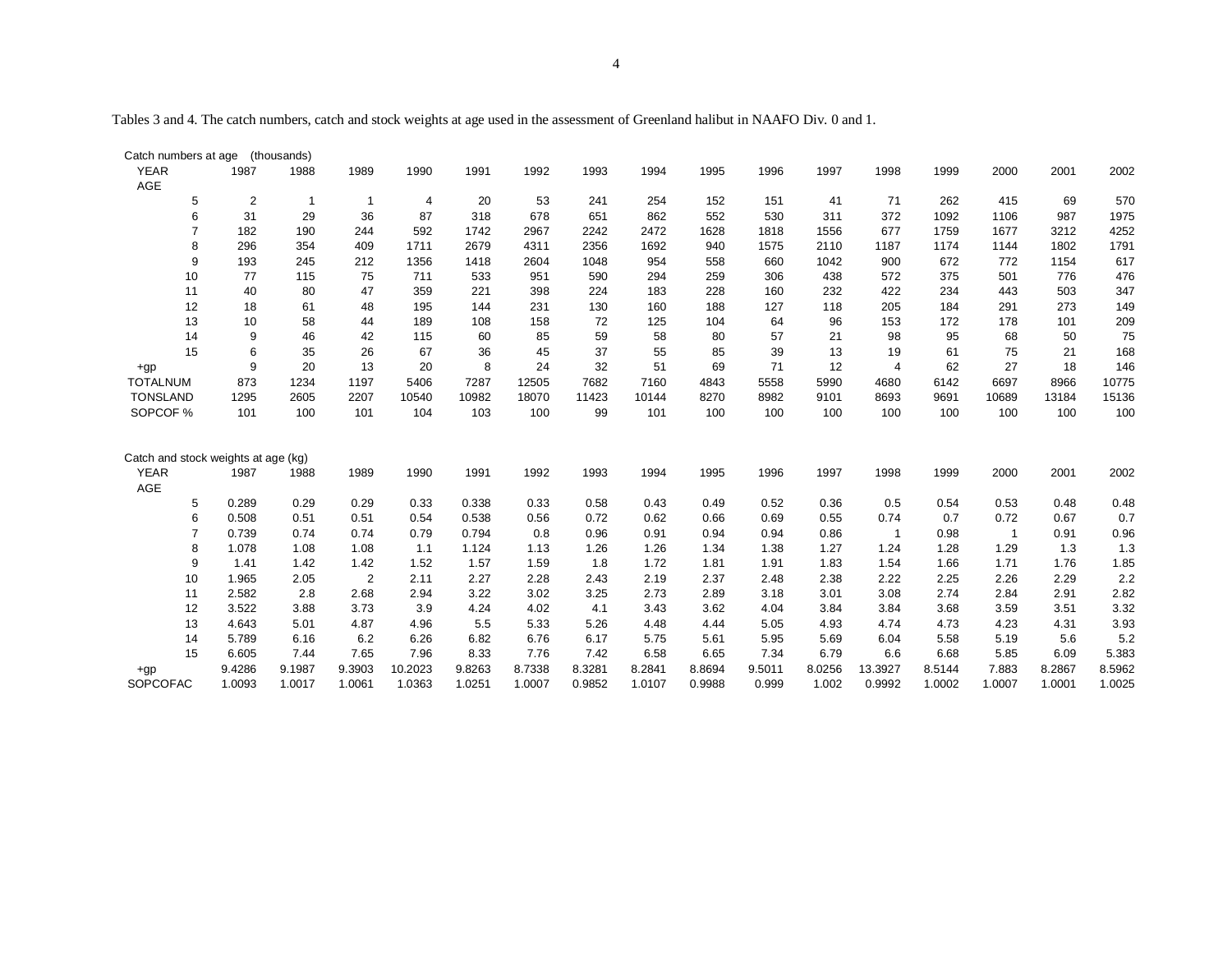Table 5a. The specification for the model structure of the XSA fitted to the data for the Greenland halibut in NAFO Div. 0 and 1.

Lowestoft VPA Version 3.1

11/06/2003 21:19

Extended Survivors Analysis

GREENLAND HALIBUT NAFO SUBAREAS 0+1

CPUE data from file tun.dat

Catch data for 16 years. 1987 to 2002. Ages 5 to 16.

| Fleet  | First | Last | First | Last | Alpha |     | <b>Beta</b> |
|--------|-------|------|-------|------|-------|-----|-------------|
|        | vear  | vear | age   | age  |       |     |             |
| Survey | 1997  | 2002 |       | - 5  | 15    | 0.5 | 0.6         |

Time series weights :

Tapered time weighting not applied

Catchability analysis :

Catchability independent of stock size for all ages

Catchability independent of age for ages >= 10

Terminal population estimation :

 Survivor estimates shrunk towards the mean F of the final 3 years or the 2 oldest ages.

S.E. of the mean to which the estimates are shrunk = 1.000

 Minimum standard error for population estimates derived from each fleet = .300

Prior weighting not applied

Tuning converged after 96 iterations

Regression weights

1 1 1 1 1 1 1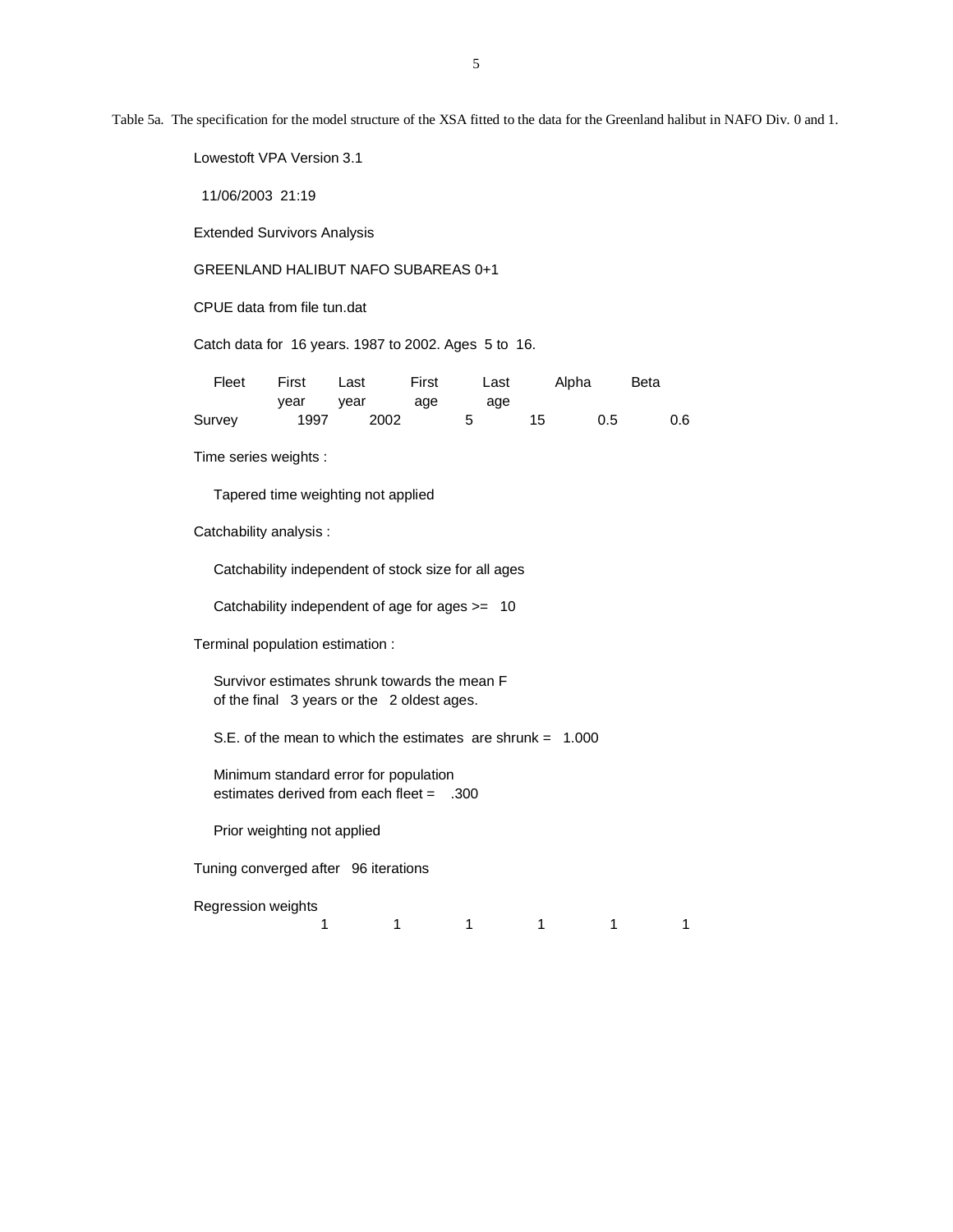| <b>Fishing mortalities</b> |   |       |       |       |       |       |       |
|----------------------------|---|-------|-------|-------|-------|-------|-------|
| Age                        |   | 1997  | 1998  | 1999  | 2000  | 2001  | 2002  |
|                            |   |       |       |       |       |       |       |
|                            | 5 | 0.002 | 0.004 | 0.013 | 0.017 | 0.002 | 0.029 |
|                            | 6 | 0.027 | 0.027 | 0.082 | 0.071 | 0.052 | 0.084 |
|                            | 7 | 0.213 | 0.075 | 0.169 | 0.175 | 0.304 | 0.328 |
|                            | 8 | 0.342 | 0.25  | 0.181 | 0.158 | 0.289 | 0.277 |
|                            | 9 | 0.277 | 0.239 | 0.219 | 0.174 | 0.236 | 0.151 |
| 10                         |   | 0.153 | 0.241 | 0.148 | 0.252 | 0.266 | 0.144 |
| 11                         |   | 0.14  | 0.216 | 0.147 | 0.261 | 0.432 | 0.182 |
| 12                         |   | 0.084 | 0.176 | 0.137 | 0.274 | 0.255 | 0.218 |
| 13                         |   | 0.16  | 0.149 | 0.22  | 0.191 | 0.144 | 0.316 |
| 14                         |   | 0.071 | 0.244 | 0.13  | 0.127 | 0.075 | 0.151 |
| 15                         |   | 0.036 | 0.085 | 0.236 | 0.144 | 0.052 | 0.385 |

1

XSA population numbers (Thousands)

|      | AGE                                                                                                     |  |  |  |                     |    |    |
|------|---------------------------------------------------------------------------------------------------------|--|--|--|---------------------|----|----|
| YFAR | 5                                                                                                       |  |  |  | 6 7 8 9 10 11 12 13 | 14 | 15 |
|      |                                                                                                         |  |  |  |                     |    |    |
|      | 1997 1.92E+04 1.29E+04 8.96E+03 8.05E+03 4.75E+03 3.42E+03 1.97E+03 1.62E+03 7.18E+02 3.37E+02 4.08E+02 |  |  |  |                     |    |    |
|      | 1998 1.88E+04 1.57E+04 1.03E+04 5.93E+03 4.68E+03 2.95E+03 2.40E+03 1.40E+03 1.22E+03 5.01E+02 2.57E+02 |  |  |  |                     |    |    |
|      | 1999 2.20E+04 1.53E+04 1.25E+04 7.82E+03 3.78E+03 3.02E+03 1.90E+03 1.58E+03 9.61E+02 8.62E+02 3.21E+02 |  |  |  |                     |    |    |
|      | 2000 2.69E+04 1.78E+04 1.15E+04 8.67E+03 5.34E+03 2.49E+03 2.13E+03 1.34E+03 1.13E+03 6.32E+02 6.20E+02 |  |  |  |                     |    |    |
|      | 2001 3.30E+04 2.16E+04 1.35E+04 7.93E+03 6.06E+03 3.67E+03 1.58E+03 1.34E+03 8.35E+02 7.65E+02 4.56E+02 |  |  |  |                     |    |    |
|      | 2002 2.24E+04 2.70E+04 1.68E+04 8.17E+03 4.87E+03 3.92E+03 2.31E+03 8.42E+02 8.52E+02 5.92E+02 5.81E+02 |  |  |  |                     |    |    |
|      |                                                                                                         |  |  |  |                     |    |    |

Estimated population abundance at 1st Jan 2003

0.00E+00 1.78E+04 2.03E+04 9.91E+03 5.07E+03 3.43E+03 2.78E+03 1.57E+03 5.55E+02 5.09E+02 4.17E+02

Taper weighted geometric mean of the VPA populations:

 1.95E+04 1.52E+04 1.12E+04 7.35E+03 4.46E+03 2.72E+03 1.73E+03 1.13E+03 7.77E+02 5.27E+02 3.64E+02 Standard error of the weighted Log(VPA populations) :

0.2071 0.2367 0.2135 0.2071 0.1995 0.2368 0.2471 0.2774 0.2857 0.288 0.311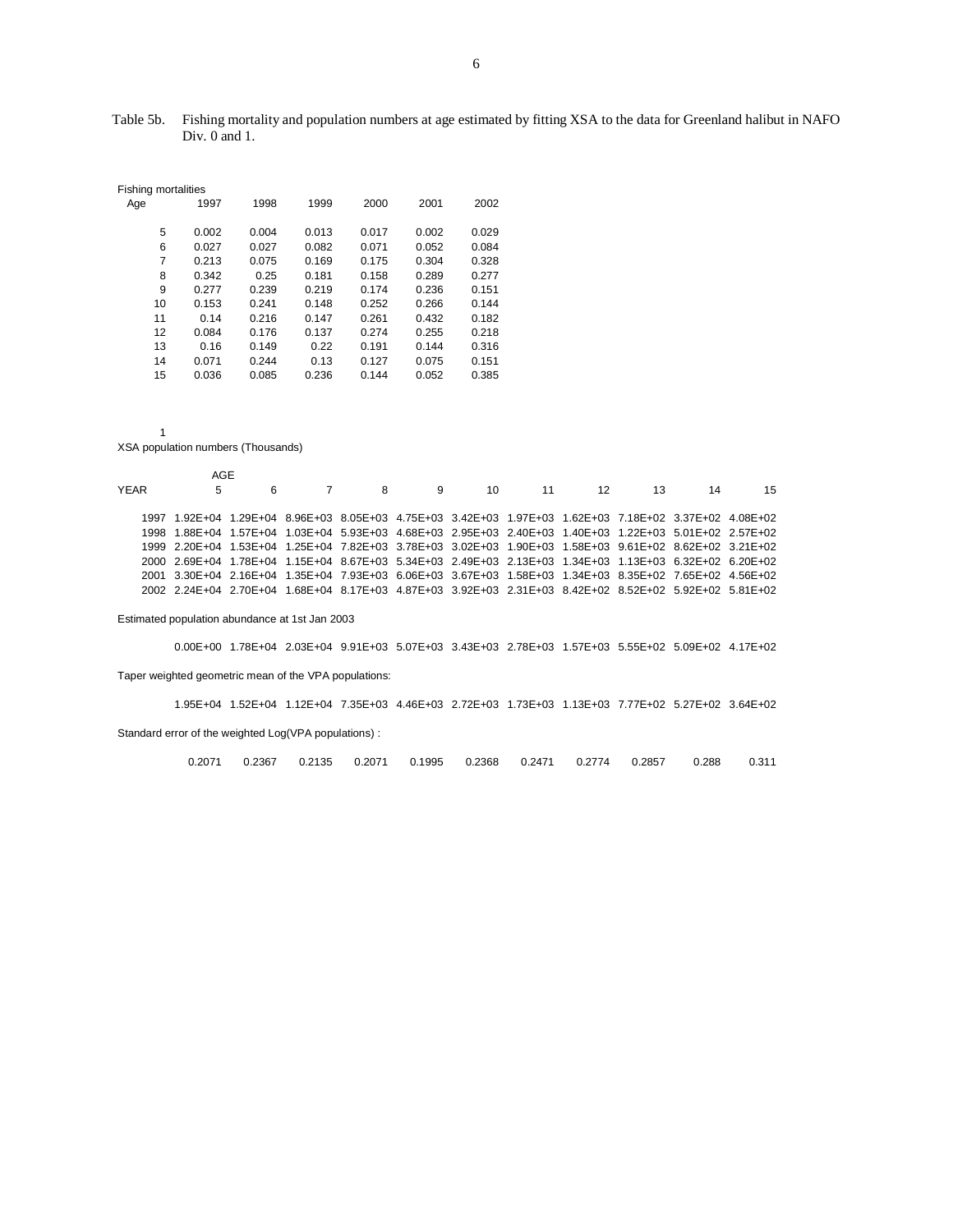Table 5c. The log catchability residuals, estimates of average log catchability and catchability regression diagnostics from an XSA model fitted to the data for Greenland halibut in NAFO Div. 0 and 1.

Log catchability residuals.

# Fleet : Survey

| Age |    | 1997    | 1998    | 1999    | 2000    | 2001    | 2002    |
|-----|----|---------|---------|---------|---------|---------|---------|
|     | 5  | $-0.12$ | 0.3     | $-0.12$ | $-0.03$ | 0.07    | $-0.09$ |
|     | 6  | 0.07    | 0.08    | $-0.04$ | $-0.14$ | 0.11    | $-0.09$ |
|     | 7  | 0.11    | $-0.06$ | 0.13    | $-0.08$ | 0.03    | $-0.14$ |
|     | 8  | 0.04    | 0.35    | $-0.15$ | $-0.22$ | $-0.13$ | 0.12    |
|     | 9  | $-0.29$ | $-0.06$ | $-0.43$ | 0.52    | 0.2     | 0.05    |
|     | 10 | $-0.17$ | 0.27    | $-0.07$ | 0.3     | $-0.37$ | 0.04    |
|     | 11 | $-0.11$ | 0.01    | $-0.02$ | 0.09    | 0.46    | 0.2     |
|     | 12 | $-0.17$ | 0.15    | 0.25    | $-0.16$ | $-0.12$ | $-0.47$ |
|     | 13 | $-0.22$ | $-0.13$ | 0.35    | $-0.13$ | 0.23    | 0.01    |
|     | 14 | $-0.18$ | 0       | 0.41    | $-0.54$ | $-0.29$ | $-0.31$ |
|     | 15 | 0.61    | 1       | 0.6     | 0.12    | 0.36    | 0.45    |

 Mean log catchability and standard error of ages with catchability independent of year class strength and constant w.r.t. time

| Age              | 5      | 6      |        | 8      | 9      | 10     | 11     |
|------------------|--------|--------|--------|--------|--------|--------|--------|
| Mean Log q       | 6.4816 | 7.1405 | 7.4344 | 6.7781 | 6.083  | 5.9859 | 5.9859 |
| $S.E($ Log q $)$ | 0.1622 | 0.1018 | 0.1096 | 0.2117 | 0.3421 | 0.2595 | 0.2324 |
| Age              | 12     | 13     | 14     | 15     |        |        |        |
| Mean Log q       | 5.9859 | 5.9859 | 5.9859 | 5.9859 |        |        |        |
| S.E(Log q)       | 0.2748 | 0.2264 | 0.3659 | 0.6442 |        |        |        |

Regression statistics :

Ages with q independent of year class strength and constant w.r.t. time.

| Age | Slope    | t-value  | Intercept | RSquare | No Pts | Reg s.e | Mean Q |
|-----|----------|----------|-----------|---------|--------|---------|--------|
| 5   | 1.05     | $-0.137$ | $-7.38$   | 0.61    | 6      | 0.19    | 6.48   |
| 6   | 1.13     | $-0.605$ | $-9.26$   | 0.85    | 6      | 0.12    | 7.14   |
| 7   | 1.32     | $-1.09$  | $-12.74$  | 0.75    | 6      | 0.14    | 7.43   |
| 8   | $-3.42$  | $-2.793$ | 62.68     | 0.09    | 6      | 0.47    | 6.78   |
| 9   | 0.37     | 2.505    | 3.11      | 0.8     | 6      | 0.09    | 6.08   |
| 10  | $-14.18$ | $-1.879$ | 207.38    | 0       | 6      | 3       | 5.99   |
| 11  | 3.26     | $-1.213$ | $-37.12$  | 0.07    | 6      | 0.63    | 6.09   |
| 12  | 0.55     | 2.276    | $-0.01$   | 0.86    | 6      | 0.1     | 5.9    |
| 13  | 1.1      | $-0.165$ | $-7.32$   | 0.39    | 6      | 0.28    | 6      |
| 14  | 0.8      | 0.536    | $-3.37$   | 0.64    | 6      | 0.28    | 5.83   |
| 15  | 4.55     | $-4.132$ | $-51.07$  | 0.25    | 6      | 0.65    | 6.51   |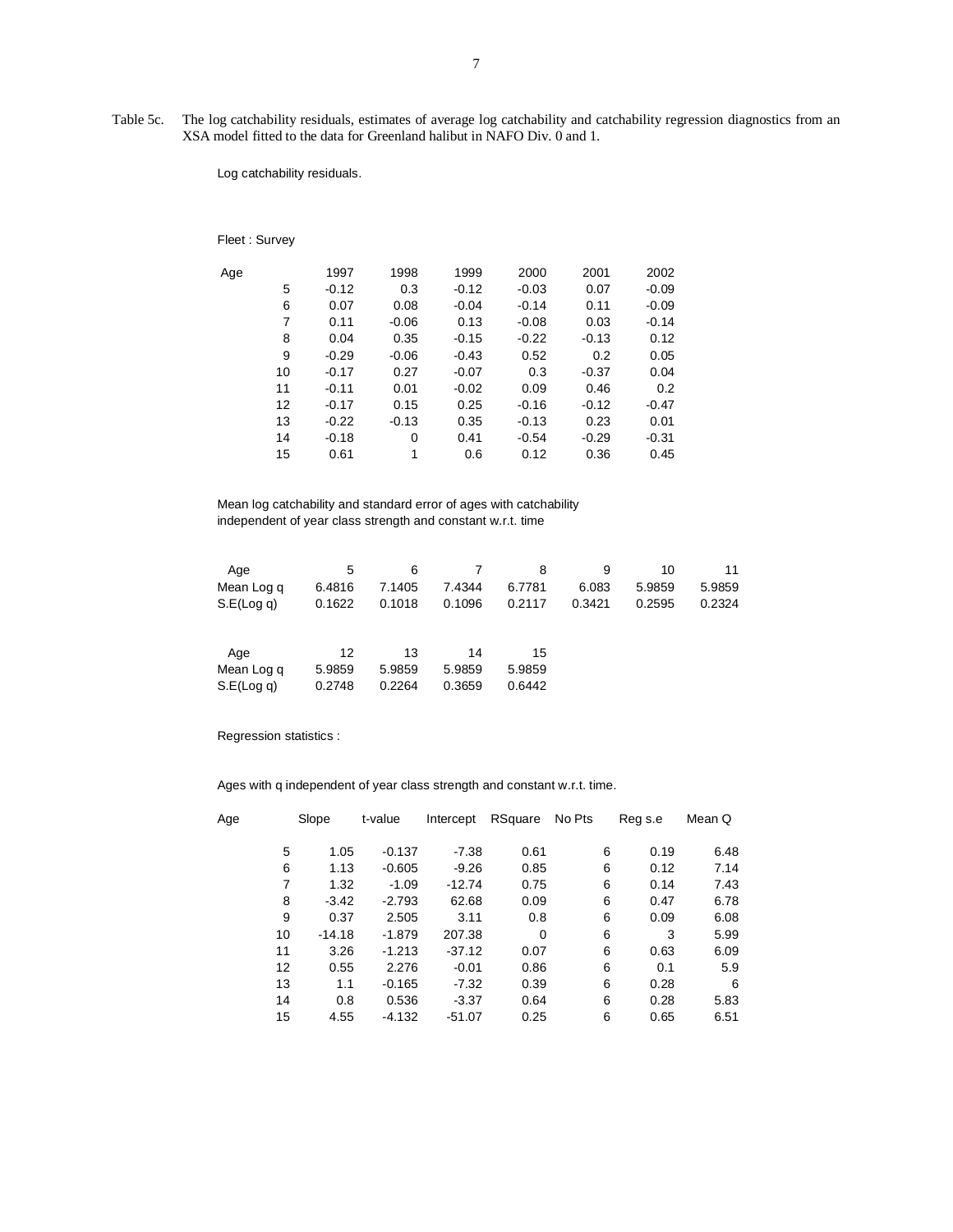Table 5d. The esitmates of estimated survivors in 2003 and the breakdown of the contribution from the fleet and shrinkage constrint for the Greenland halibut in NAFO Div. 0 and 1.

Terminal year survivor and F summaries :

Age 5 Catchability constant w.r.t. time and dependent on age

Year class = 1997

| Fleet                      |                | Int<br>s.e | Ext<br>s.e | Var<br>Ratio | N | Scaled<br>Weights | Estimated<br>F |
|----------------------------|----------------|------------|------------|--------------|---|-------------------|----------------|
| Survey<br>F shrinkage mean | 16276<br>46828 | 0.3        | 0          |              | 0 | 0.915<br>0.085    | 0.031<br>0.011 |
| Weighted prediction:       |                |            |            |              |   |                   |                |

| Survivors      |       | Int |      | Ext  | N | Var   |       |
|----------------|-------|-----|------|------|---|-------|-------|
| at end of year |       | s.e |      | s.e  |   | Ratio |       |
|                | 17801 |     | 0.29 | 0.31 |   | 1.071 | 0.029 |

Age 6 Catchability constant w.r.t. time and dependent on age

```
 Year class = 1996
```

| Fleet            |       | Int   | Ext   | Var   | N | Scaled  | Estimated |
|------------------|-------|-------|-------|-------|---|---------|-----------|
|                  |       | : s.e | s.e   | Ratio |   | Weights |           |
| Survey           | 20083 | 0.212 | 0.076 | 0.36  |   | 0.953   | 0.085     |
| F shrinkage mean | 25166 |       |       |       |   | 0.047   | 0.069     |

Weighted prediction :

| Survivors      | Int  | Ext  | N | Var   |       |
|----------------|------|------|---|-------|-------|
| at end of year | s.e  | s.e  |   | Ratio |       |
| 20296          | 0.21 | 0.06 |   | 0.303 | 0.084 |

#### Age 7 Catchability constant w.r.t. time and dependent on age

Year class = 1995

| Fleet            |       | Int   | Ext   | Var   | N | Scaled  | Estimated |
|------------------|-------|-------|-------|-------|---|---------|-----------|
|                  |       | s.e   | s.e   | Ratio |   | Weights | F         |
| Survey           | 9712  | 0.173 | 0.073 | 0.42  |   | 0.958   | 0.334     |
| F shrinkage mean | 15878 |       |       |       |   | 0.042   | 0.217     |

Weighted prediction :

| Survivors      |      | Int  | Ext  |   | Var   |       |
|----------------|------|------|------|---|-------|-------|
| at end of year |      | s.e  | s.e  |   | Ratio |       |
|                | 9913 | 0.17 | 0.08 | Δ | 0.479 | 0.328 |

Age 8 Catchability constant w.r.t. time and dependent on age

#### Year class = 1994

| Fleet            |      | Int   | Ext   | Var   | N |   | Scaled  | Estimated |
|------------------|------|-------|-------|-------|---|---|---------|-----------|
|                  |      | s.e   | s.e   | Ratio |   |   | Weights |           |
| Survey           | 5011 | 0.152 | 0.063 | 0.41  |   | Δ | 0.963   | 0.28      |
| F shrinkage mean | 6923 |       |       |       |   |   | 0.037   | 0.21      |

Weighted prediction :

| Survivors      |      | Int  | Ext  | N |   | Var   |       |  |
|----------------|------|------|------|---|---|-------|-------|--|
| at end of year |      | s.e  | s.e  |   |   | Ratio |       |  |
|                | 5071 | 0.15 | 0.06 |   | 5 | 0.408 | 0.277 |  |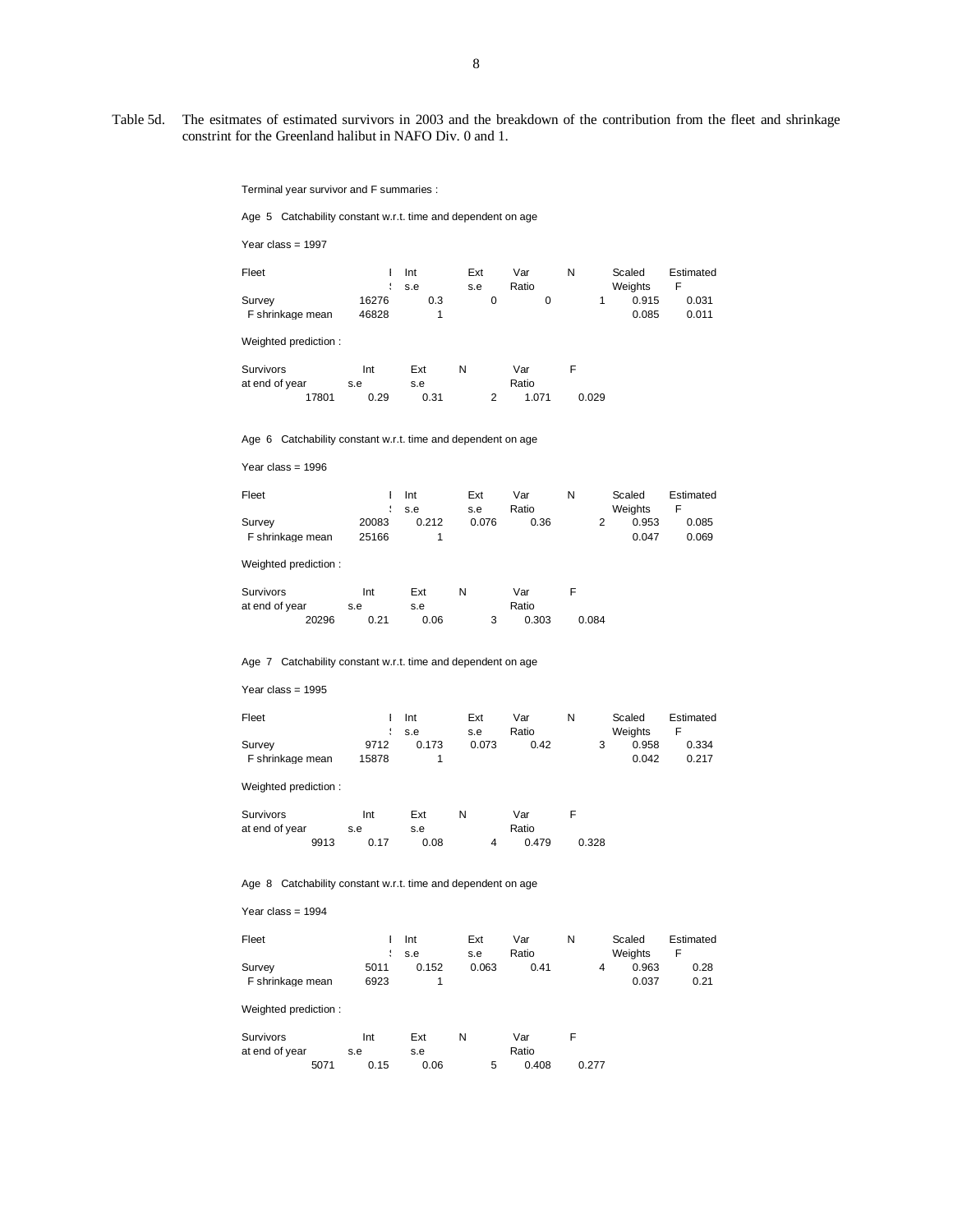Table 5e. The esitmates of estimated survivors in 2003 and the breakdown of the contribution from the fleet and shrinkage constrint for the Greenland halibut in NAFO Div. 0 and 1.

Age 9 Catchability constant w.r.t. time and dependent on age

| Year class = 1993                                                                |                                    |                                    |                     |                       |            |                                     |                                  |
|----------------------------------------------------------------------------------|------------------------------------|------------------------------------|---------------------|-----------------------|------------|-------------------------------------|----------------------------------|
| Fleet                                                                            | $\mathbf{I}$<br>ŧ                  | Int<br>s.e                         | Ext<br>s.e          | Var<br>Ratio          | N          | Scaled<br>Weights                   | Estimated<br>F                   |
| Survey<br>F shrinkage mean                                                       | 3466<br>2382                       | 0.142<br>1                         | 0.074               | 0.52                  | 5          | 0.968<br>0.032                      | 0.149<br>0.211                   |
| Weighted prediction:                                                             |                                    |                                    |                     |                       |            |                                     |                                  |
| Survivors<br>at end of year<br>3425                                              | Int<br>s.e<br>0.14                 | Ext<br>s.e<br>0.07                 | N<br>6              | Var<br>Ratio<br>0.509 | F<br>0.151 |                                     |                                  |
| Age 10 Catchability constant w.r.t. time and dependent on age                    |                                    |                                    |                     |                       |            |                                     |                                  |
| Year class = $1992$                                                              |                                    |                                    |                     |                       |            |                                     |                                  |
| Fleet<br>Survey<br>F shrinkage mean                                              | $\mathbf{I}$<br>ŧ<br>2813<br>1726  | Int<br>s.e<br>0.13<br>$\mathbf{1}$ | Ext<br>s.e<br>0.062 | Var<br>Ratio<br>0.48  | N<br>6     | Scaled<br>Weights<br>0.974<br>0.026 | Estimated<br>F<br>0.142<br>0.223 |
| Weighted prediction:                                                             |                                    |                                    |                     |                       |            |                                     |                                  |
| Survivors<br>at end of year<br>2777                                              | Int<br>s.e<br>0.13                 | Ext<br>s.e<br>0.06                 | N<br>7              | Var<br>Ratio<br>0.503 | F<br>0.144 |                                     |                                  |
| Age 11 Catchability constant w.r.t. time and age (fixed at the value for age) 10 |                                    |                                    |                     |                       |            |                                     |                                  |
| Year class = $1991$                                                              |                                    |                                    |                     |                       |            |                                     |                                  |
| Fleet<br>Survey<br>F shrinkage mean<br>Weighted prediction:                      | $\overline{1}$<br>ŧ<br>1597<br>966 | Int<br>s.e<br>0.131<br>1           | Ext<br>s.e<br>0.122 | Var<br>Ratio<br>0.93  | N<br>6     | Scaled<br>Weights<br>0.972<br>0.028 | Estimated<br>F<br>0.179<br>0.282 |
| Survivors                                                                        | Int                                | Ext                                | N                   | Var                   | F          |                                     |                                  |
| at end of year<br>1574                                                           | s.e<br>0.13                        | s.e<br>0.12                        | $\overline{7}$      | Ratio<br>0.882        | 0.182      |                                     |                                  |
| Age 12 Catchability constant w.r.t. time and age (fixed at the value for age) 10 |                                    |                                    |                     |                       |            |                                     |                                  |
| Year class = $1990$                                                              |                                    |                                    |                     |                       |            |                                     |                                  |
| Fleet                                                                            | $\mathbf{I}$<br>ŧ                  | Int<br>s.e                         | Ext<br>s.e          | Var<br>Ratio          | N          | Scaled<br>Weights                   | Estimated<br>F                   |

Weighted prediction :

| Survivors      |     | Int  | Ext  |  | Var   |       |
|----------------|-----|------|------|--|-------|-------|
| at end of year |     | s.e  | s.e  |  | Ratio |       |
|                | 555 | 0.14 | 0.16 |  | 1.167 | 0.218 |

 Survey 555 0.14 0.182 1.3 6 0.964 0.217 F shrinkage mean 539 1 0.036 0.223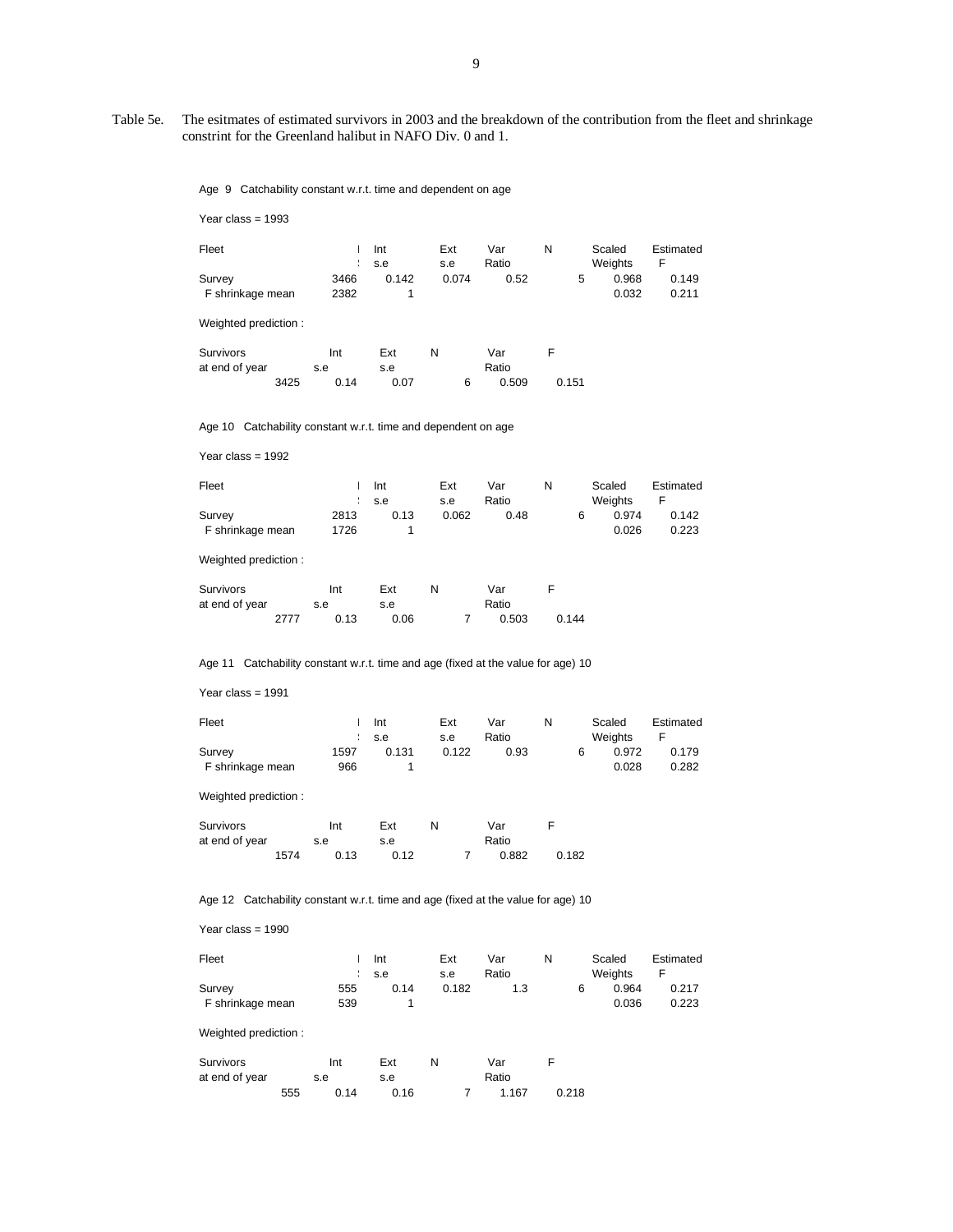Table 5f . The esitmates of estimated survivors in 2003 and the breakdown of the contribution from the fleet and shrinkage constrint for the Greenland halibut in NAFO Div. 0 and 1.

Age 13 Catchability constant w.r.t. time and age (fixed at the value for age) 10

Year class = 1989

| Fleet                      |            | Int<br>s.e | Ext<br>s.e | Var<br>Ratio | N | Scaled<br>Weights   | Estimated<br>F |
|----------------------------|------------|------------|------------|--------------|---|---------------------|----------------|
| Survey<br>F shrinkage mean | 498<br>926 | 0.135      | 0.032      | 0.24         |   | 0.965<br>6<br>0.035 | 0.322<br>0.186 |
| Weighted prediction:       |            |            |            |              |   |                     |                |

| Survivors      |     | Int  | Ext  |  | Var   | ⊢     |
|----------------|-----|------|------|--|-------|-------|
| at end of year |     | s.e  | s.e  |  | Ratio |       |
|                | 509 | 0.14 | 0.06 |  | 0.409 | 0.316 |

Age 14 Catchability constant w.r.t. time and age (fixed at the value for age) 10

Year class = 1988

| Fleet            |     | Int              | Ext | Var   | N |   | Scaled  | Estimated |
|------------------|-----|------------------|-----|-------|---|---|---------|-----------|
|                  |     | $\therefore$ s.e | s.e | Ratio |   |   | Weights | F         |
| Survey           | 413 | 0.138            | 0.1 | 0.73  |   | 6 | 0.97    | 0.152     |
| F shrinkage mean | 579 |                  |     |       |   |   | 0.03    | 0.111     |

Weighted prediction :

| Survivors      |     | Int  | Ext  | N | Var   |       |
|----------------|-----|------|------|---|-------|-------|
| at end of year |     | s.e  | s.e  |   | Ratio |       |
|                | 417 | 0.14 | 0.09 |   | 0.68  | 0.151 |

Age 15 Catchability constant w.r.t. time and age (fixed at the value for age) 10

Year class = 1987

| Fleet            |     | Int              | Ext   | Var   | N |   | Scaled  | Estimated |
|------------------|-----|------------------|-------|-------|---|---|---------|-----------|
|                  |     | $\therefore$ s.e | s.e   | Ratio |   |   | Weights |           |
| Survey           | 316 | 0.142            | 0.098 | 0.69  |   | 6 | 0.96    | 0.393     |
| F shrinkage mean | 575 |                  |       |       |   |   | 0.04    | 0.235     |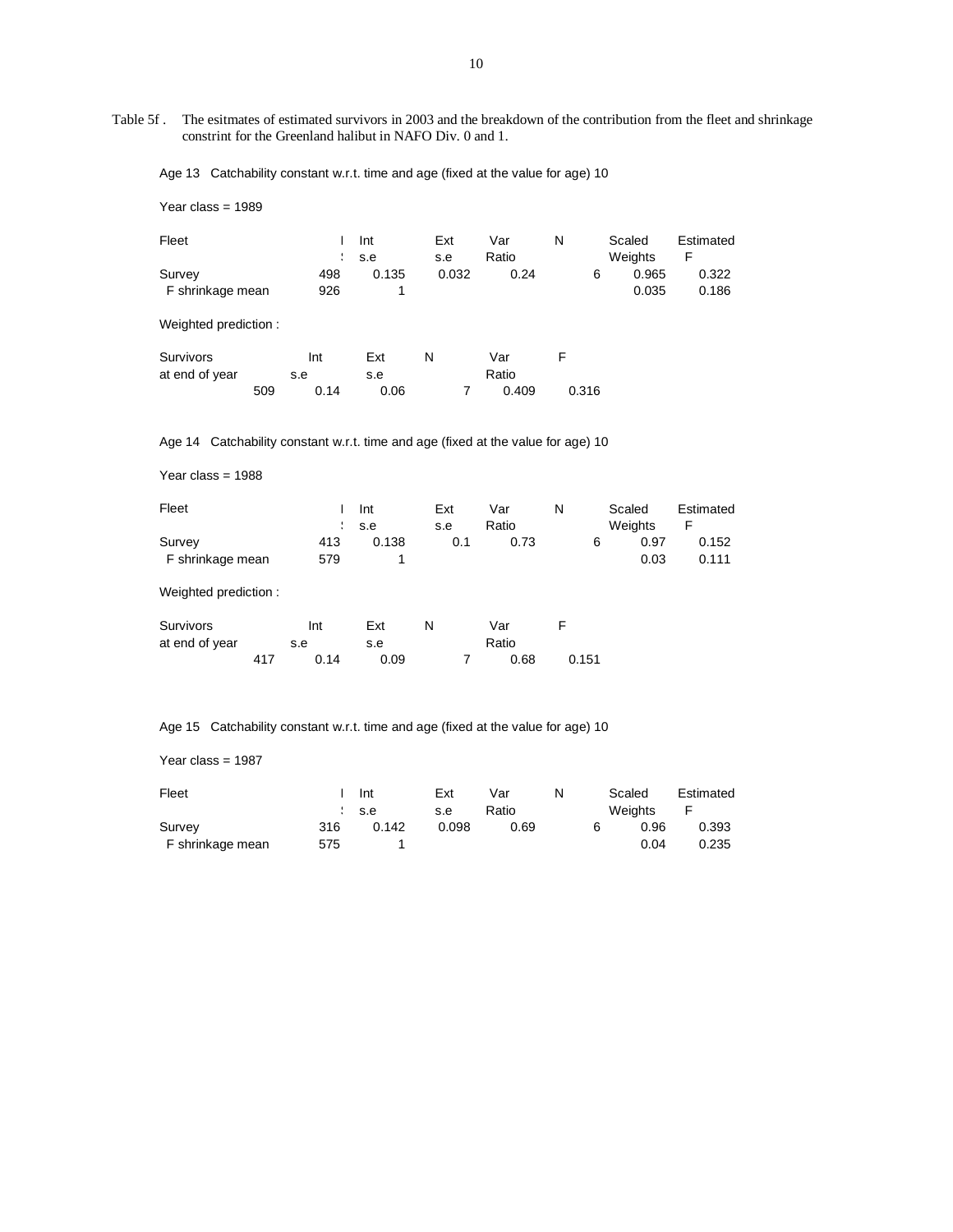Table 6. The XSA estimated fishing mortality at age for Greenland halibut in NAFO Div. 0 and 1.

 Run title : GREENLAND HALIBUT NAFO SUBAREAS 0+1 At 11/06/2003 21:23

Terminal Fs derived using XSA (With F shrinkage)

| Table 8          |                | Fishing mortality (F) at age |        |        |        |        |        |        |        |        |        |            |
|------------------|----------------|------------------------------|--------|--------|--------|--------|--------|--------|--------|--------|--------|------------|
| <b>YEAR</b>      |                | 1987                         | 1988   | 1989   | 1990   | 1991   | 1992   |        |        |        |        |            |
| AGE              |                |                              |        |        |        |        |        |        |        |        |        |            |
|                  | 5              | 0.0001                       | 0.0001 | 0.0001 | 0.0002 | 0.0013 | 0.0033 |        |        |        |        |            |
|                  | 6              | 0.0035                       | 0.0025 | 0.0026 | 0.0059 | 0.0213 | 0.0559 |        |        |        |        |            |
|                  | $\overline{7}$ | 0.0288                       | 0.0269 | 0.026  | 0.0543 | 0.1552 | 0.2817 |        |        |        |        |            |
|                  | 8              | 0.0781                       | 0.0719 | 0.0745 | 0.2552 | 0.3691 | 0.7085 |        |        |        |        |            |
|                  | 9              | 0.0786                       | 0.0857 | 0.056  | 0.3757 | 0.3485 | 0.7551 |        |        |        |        |            |
|                  | 10             | 0.0549                       | 0.0614 | 0.034  | 0.2694 | 0.2471 | 0.4179 |        |        |        |        |            |
|                  | 11             | 0.0436                       | 0.0743 | 0.0321 | 0.2262 | 0.1248 | 0.2952 |        |        |        |        |            |
|                  | 12             | 0.0314                       | 0.0866 | 0.0582 | 0.1808 | 0.1328 | 0.186  |        |        |        |        |            |
|                  | 13             | 0.023                        | 0.1343 | 0.0831 | 0.3399 | 0.1439 | 0.2112 |        |        |        |        |            |
|                  | 14             | 0.0268                       | 0.1404 | 0.136  | 0.3236 | 0.1707 | 0.1611 |        |        |        |        |            |
|                  | 15             | 0.025                        | 0.1379 | 0.1099 | 0.3338 | 0.158  | 0.187  |        |        |        |        |            |
| $+qp$            |                | 0.025                        | 0.1379 | 0.1099 | 0.3338 | 0.158  | 0.187  |        |        |        |        |            |
| FBAR 7-13        |                | 0.0484                       | 0.0773 | 0.052  | 0.2431 | 0.2174 | 0.4079 |        |        |        |        |            |
| <b>YEAR</b>      |                | 1993                         | 1994   | 1995   | 1996   |        |        | 1999   | 2000   | 2001   | 2002   | FBAR 00-02 |
| AGE              |                |                              |        |        |        | 1997   | 1998   |        |        |        |        |            |
|                  | 5              | 0.015                        | 0.0151 | 0.0119 | 0.0105 | 0.0024 | 0.0042 | 0.0133 | 0.0172 | 0.0023 | 0.0286 | 0.016      |
|                  | 6              | 0.0507                       | 0.0684 | 0.0413 | 0.0521 | 0.027  | 0.0265 | 0.0821 | 0.0713 | 0.0518 | 0.0844 | 0.0692     |
|                  | $\overline{7}$ | 0.2641                       | 0.2763 | 0.1783 | 0.186  | 0.213  | 0.0754 | 0.1686 | 0.175  | 0.3043 | 0.328  | 0.2691     |
|                  | 8              | 0.3791                       | 0.3265 | 0.1599 | 0.2622 | 0.3423 | 0.2499 | 0.1814 | 0.1577 | 0.289  | 0.2773 | 0.2413     |
|                  | 9              | 0.3654                       | 0.2588 | 0.1691 | 0.161  | 0.2774 | 0.2391 | 0.2186 | 0.174  | 0.2363 | 0.151  | 0.1871     |
|                  | 10             | 0.3742                       | 0.1639 | 0.1031 | 0.1317 | 0.1527 | 0.2413 | 0.1479 | 0.2516 | 0.2658 | 0.1442 | 0.2205     |
|                  | 11             | 0.1616                       | 0.1886 | 0.1847 | 0.0855 | 0.1396 | 0.2159 | 0.1466 | 0.2613 | 0.4321 | 0.1818 | 0.2917     |
|                  | 12             | 0.1473                       | 0.1661 | 0.3018 | 0.1485 | 0.0838 | 0.1764 | 0.1373 | 0.2742 | 0.2545 | 0.2176 | 0.2488     |
|                  | 13             | 0.081                        | 0.2063 | 0.1549 | 0.1584 | 0.16   | 0.149  | 0.2203 | 0.1911 | 0.1436 | 0.3161 | 0.2169     |
|                  | 14             | 0.1134                       | 0.0867 | 0.1974 | 0.1189 | 0.0713 | 0.2438 | 0.1299 | 0.1267 | 0.075  | 0.1508 | 0.1175     |
|                  | 15             | 0.0976                       | 0.1471 | 0.1769 | 0.1392 | 0.0358 | 0.0851 | 0.2355 | 0.1436 | 0.0523 | 0.385  | 0.1936     |
| $+qp$            |                | 0.0976                       | 0.1471 | 0.1769 | 0.1392 | 0.0358 | 0.0851 | 0.2355 | 0.1436 | 0.0523 | 0.385  |            |
| <b>FBAR 7-13</b> |                | 0.2533                       | 0.2266 | 0.1788 | 0.1619 | 0.1955 | 0.1924 | 0.1744 | 0.2121 | 0.2751 | 0.2309 |            |
|                  |                |                              |        |        |        |        |        |        |        |        |        |            |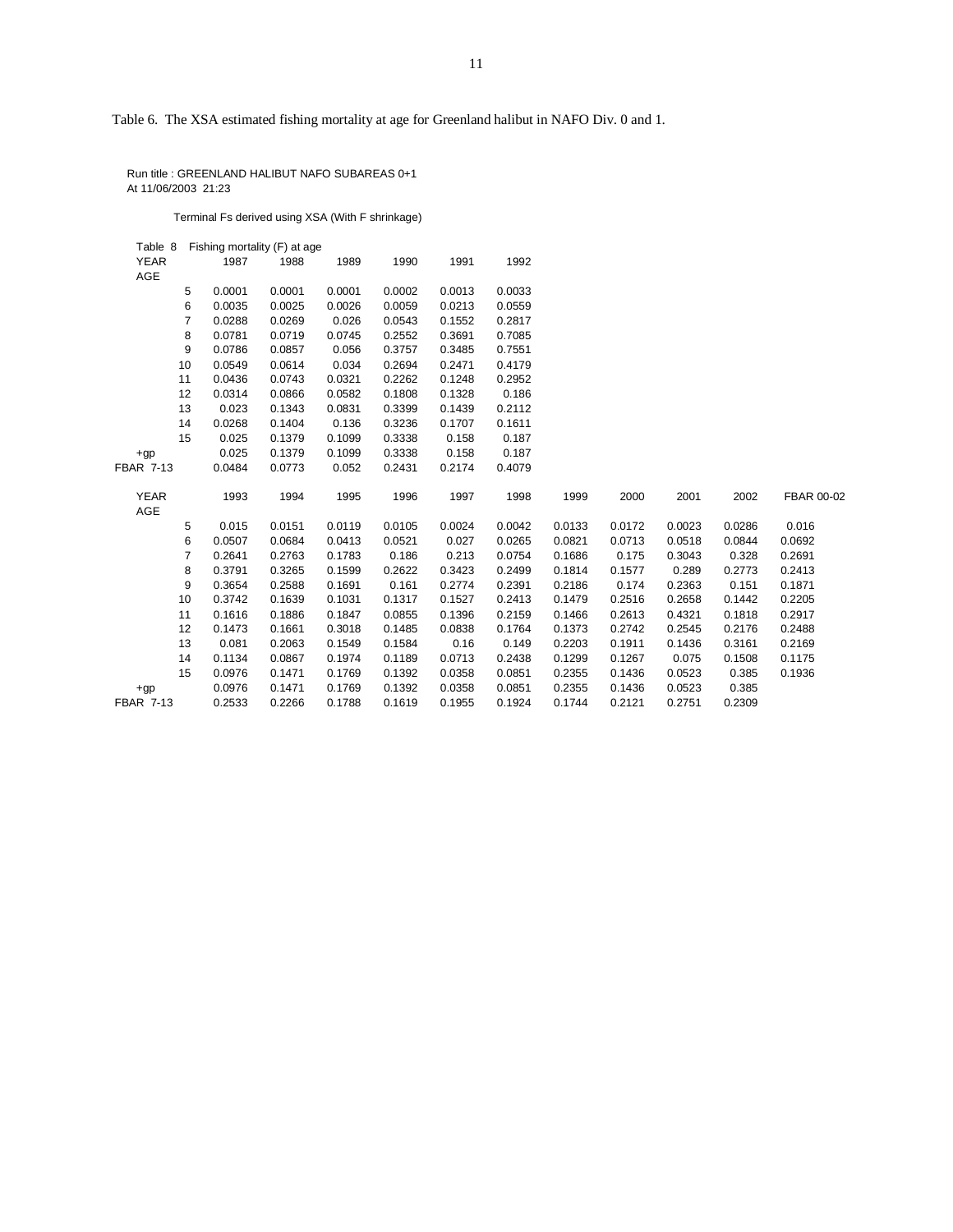Table 7. The XSA estimated population nukmbers at age for Greenland halibut in NAFO Div. 0 and 1.

 Run title : GREENLAND HALIBUT NAFO SUBAREAS 0+1 At 11/06/2003 21:23

Terminal Fs derived using XSA (With F shrinkage)

| Table 10    |       | Stock number at age (start of year) | Numbers*10**-3 |       |       |       |
|-------------|-------|-------------------------------------|----------------|-------|-------|-------|
| <b>YEAR</b> | 1987  | 1988                                | 1989           | 1990  | 1991  | 1992  |
| <b>AGE</b>  |       |                                     |                |       |       |       |
| 5           | 15741 | 18504                               | 20093          | 20362 | 16865 | 17820 |
| 6           | 9684  | 12886                               | 15149          | 16450 | 16667 | 13790 |
| 7           | 7092  | 7901                                | 10524          | 12370 | 13389 | 13358 |
| 8           | 4352  | 5642                                | 6297           | 8395  | 9592  | 9386  |
| 9           | 2820  | 3295                                | 4299           | 4785  | 5325  | 5429  |
| 10          | 1593  | 2134                                | 2476           | 3328  | 2691  | 3077  |
| 11          | 1037  | 1235                                | 1644           | 1959  | 2081  | 1721  |
| 12          | 643   | 813                                 | 938            | 1303  | 1279  | 1504  |
| 13          | 485   | 510                                 | 610            | 725   | 890   | 917   |
| 14          | 377   | 388                                 | 365            | 460   | 423   | 631   |
| 15          | 269   | 300                                 | 276            | 261   | 272   | 292   |
| $+gp$       | 403   | 171                                 | 139            | 78    | 61    | 155   |
| TOTAL       | 44495 | 53778                               | 62809          | 70476 | 69536 | 68081 |

| <b>YEAR</b>  | 1993  | 1994  | 1995  | 1996  | 1997  | 1998  | 1999  | 2000  | 2001  | 2002  | 2003  | GMST 87-00 | AMST 87-00 |
|--------------|-------|-------|-------|-------|-------|-------|-------|-------|-------|-------|-------|------------|------------|
| AGE          |       |       |       |       |       |       |       |       |       |       |       |            |            |
| 5            | 17864 | 18683 | 14258 | 15955 | 19240 | 18775 | 21970 | 26863 | 33019 | 22372 | 0     | 18569      | 18785      |
| 6            | 14542 | 14408 | 15066 | 11536 | 12926 | 15715 | 15307 | 17750 | 21618 | 26972 | 17801 | 14259      | 14420      |
|              | 10677 | 11317 | 11016 | 11836 | 8965  | 10301 | 12530 | 11544 | 13532 | 16806 | 20296 | 10748      | 10916      |
| 8            | 8252  | 6713  | 7029  | 7546  | 8045  | 5932  | 7822  | 8667  | 7934  | 8173  | 9913  | 7251       | 7405       |
| 9            | 3784  | 4624  | 3965  | 4904  | 4753  | 4678  | 3783  | 5341  | 6061  | 4866  | 5071  | 4341       | 4413       |
| 10           | 2089  | 2150  | 2923  | 2741  | 3418  | 2949  | 3015  | 2489  | 3675  | 3918  | 3425  | 2596       | 2648       |
| 11           | 1659  | 1176  | 1494  | 2159  | 1967  | 2402  | 1897  | 2129  | 1584  | 2306  | 2777  | 1706       | 1754       |
| 12           | 1049  | 1155  | 798   | 1017  | 1623  | 1401  | 1585  | 1341  | 1343  | 842   | 1574  | 1134       | 1175       |
| 13           | 1022  | 741   | 801   | 483   | 718   | 1222  | 961   | 1131  | 835   | 852   | 555   | 768        | 801        |
| 14           | 608   | 772   | 494   | 562   | 337   | 501   | 862   | 632   | 765   | 592   | 509   | 509        | 529        |
| 15           | 440   | 444   | 579   | 332   | 408   | 257   | 321   | 620   | 456   | 581   | 417   | 347        | 362        |
| $+gp$        | 379   | 410   | 468   | 602   | 379   | 55    | 325   | 222   | 389   | 501   | 603   |            |            |
| <b>TOTAL</b> | 62364 | 62593 | 58890 | 59671 | 62780 | 64188 | 70377 | 78730 | 91211 | 88781 | 62941 |            |            |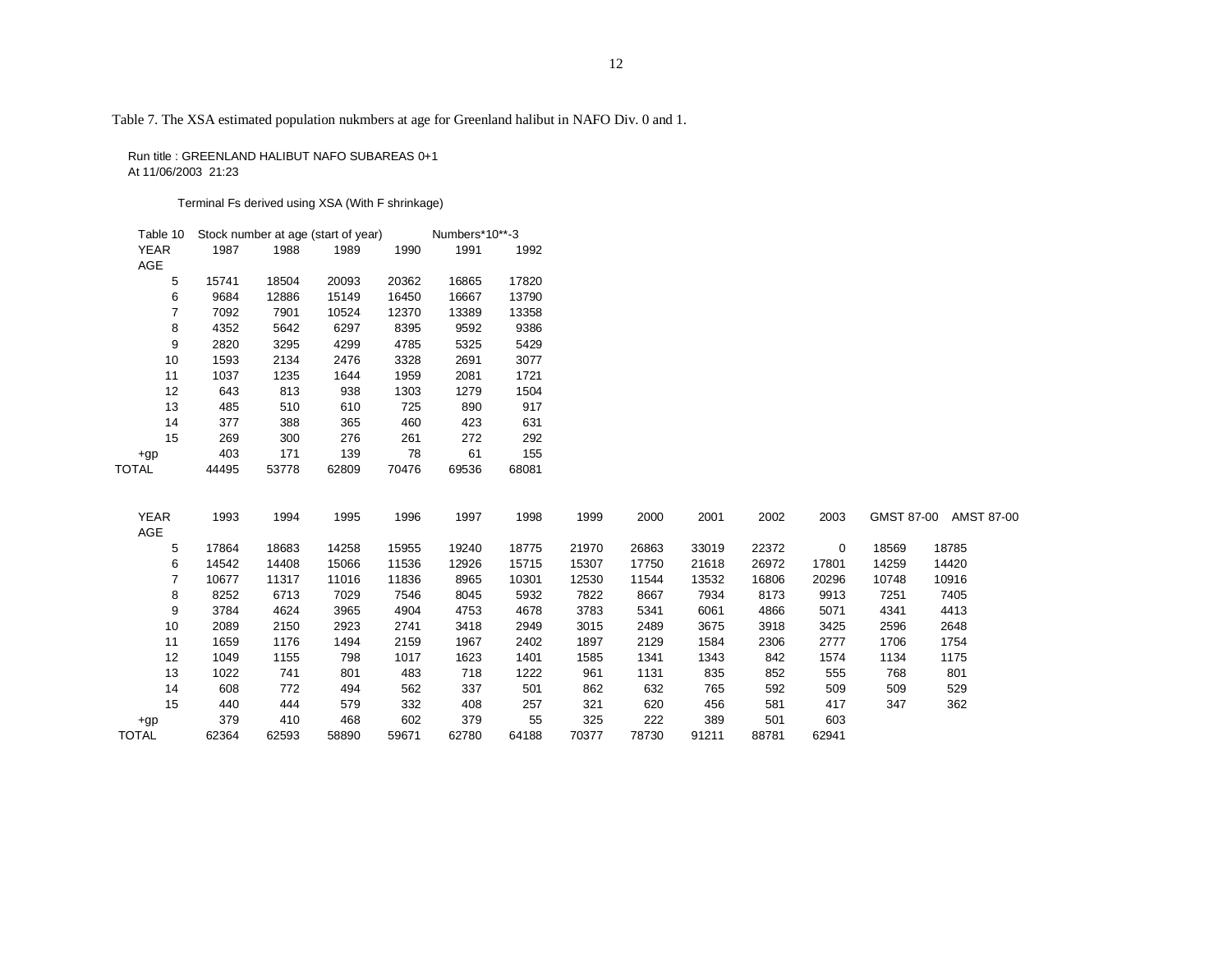Table 8. The time series of management indices derived from an XSA model fitted to catch data for the Greenland halibut in NAFO Div. 0 and 1.

Run title : GREENLAND HALIBUT NAFO SUBAREAS 0+1

At 11/06/2003 21:23

Table 16 Summary (without SOP correction)

Terminal Fs derived using XSA (With F shrinkage)

|        |             |          | RECRUITS TOTALBIO TOTSPBIO LANDINGS YIELD/SSB |          |        | <b>FBAR 7-13</b> |
|--------|-------------|----------|-----------------------------------------------|----------|--------|------------------|
|        | Age 5       |          |                                               |          |        |                  |
| 1987   | 15741       | 41457    | 18080                                         | 1295     | 0.0716 | 0.0484           |
| 1988   | 18504       | 48295    | 19738                                         | 2605     | 0.132  | 0.0773           |
| 1989   | 20093       | 55751    | 21506                                         | 2207     | 0.1026 | 0.052            |
| 1990   | 20362       | 69090    | 27207                                         | 10540    | 0.3874 | 0.2431           |
| 1991   | 16865       | 73321    | 28881                                         | 10982    | 0.3803 | 0.2174           |
| 1992   | 17820       | 74563    | 31035                                         | 18070    | 0.5823 | 0.4079           |
| 1993   | 17864       | 78607    | 30318                                         | 11423    | 0.3768 | 0.2533           |
| 1994   | 18683       | 69640    | 25964                                         | 10144    | 0.3907 | 0.2266           |
| 1995   | 14258       | 72344    | 28464                                         | 8270     | 0.2905 | 0.1788           |
| 1996   | 15955       | 78865    | 31703                                         | 8982     | 0.2833 | 0.1619           |
| 1997   | 19240       | 72224    | 31563                                         | 9101     | 0.2883 | 0.1955           |
| 1998   | 18775       | 76456    | 30579                                         | 8693     | 0.2843 | 0.1924           |
| 1999   | 21970       | 83230    | 32081                                         | 9691     | 0.3021 | 0.1744           |
| 2000   | 26863       | 88802    | 29926                                         | 10689    | 0.3572 | 0.2121           |
| 2001   | 33019       | 95250    | 31621                                         | 13184    | 0.4169 | 0.2751           |
| 2002   | 22372       | 97160    | 31781                                         | 15136    | 0.4763 | 0.2309           |
| Arith. |             |          |                                               |          |        |                  |
| Mean   | 19899       | 73441    | 28153                                         | 9438     | 0.3202 | 0.1967           |
| Units  | (Thousands) | (Tonnes) | (Tonnes)                                      | (Tonnes) |        |                  |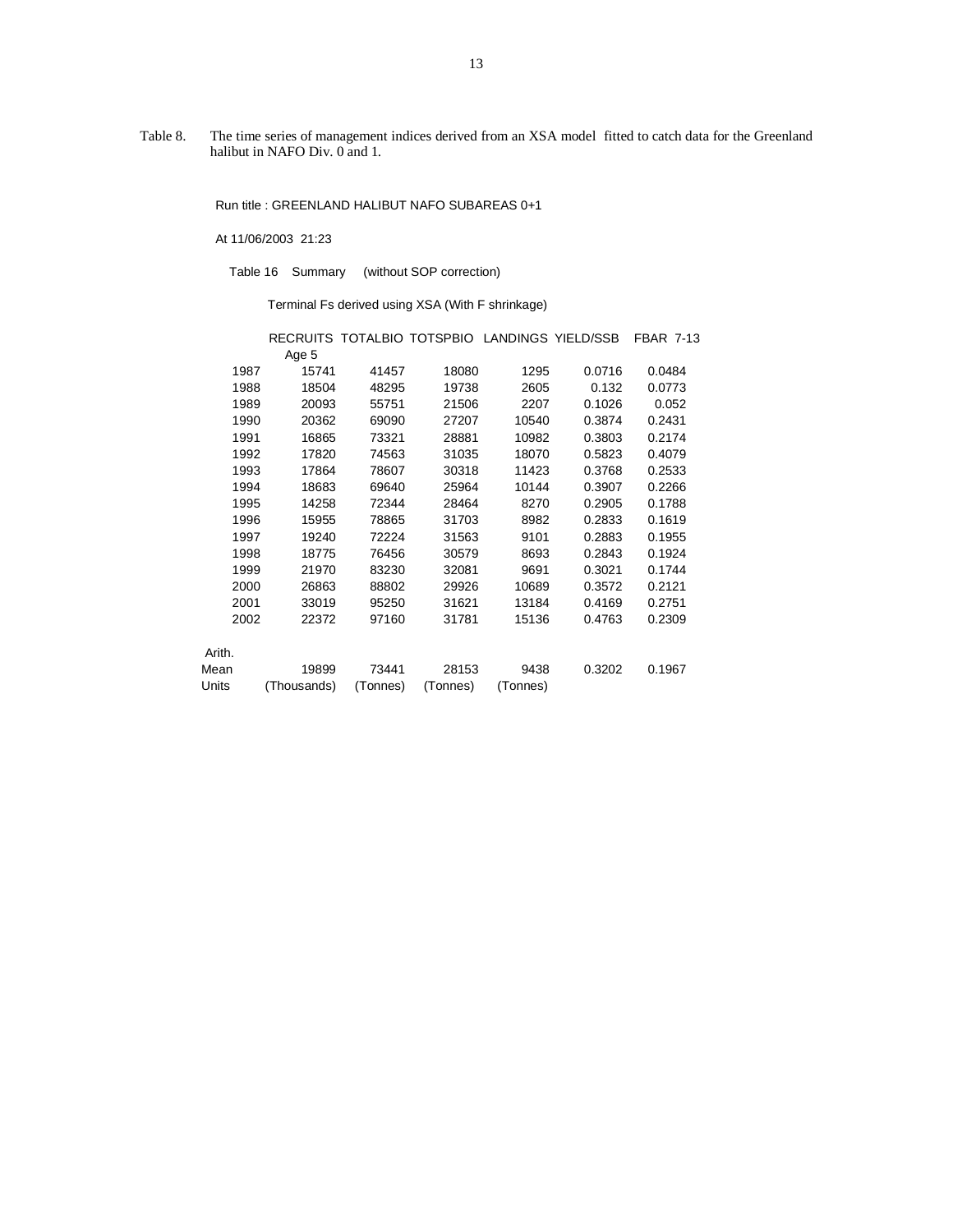

Fig. 1. The landings and estimated fishing mortality for Greenland halibut in NAFO Div. 0-1. Fishing mortalities estimated from retrospective assessments for 2001 and 2000 are also plotted.



Fig. 2. The estimated stock and spawning stock biomass for Greenland halibut in NAFO Div. 0-1. The estimates derived from retrospective assessments for 2001 and 2000 are also plotted.